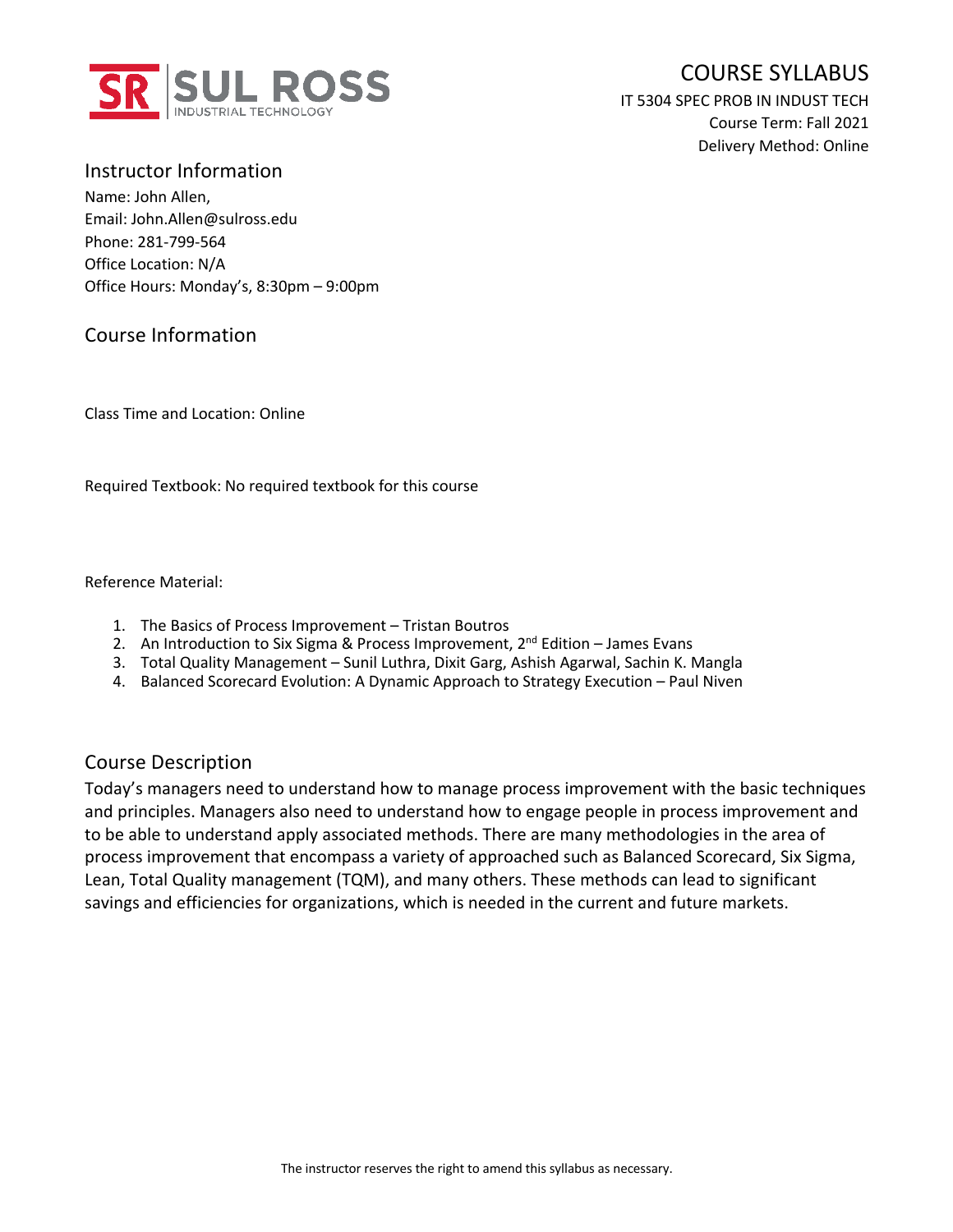## Student Learning Outcomes (SLO)

This course is designed to meet one or more of the following Student Learning Outcomes:

- 1. Demonstrate an understanding of the business process management by learning key terminologies, methodologies, and critical success factors for process improvement.
- 2. Examine the main strategic drivers and triggers that vary across organizations and situations for busines process management and improvements.
- 3. Analyze the associate framework with process improvement methodologies in order to further develop critical thinking and problem-solving skills
- 4. Compare and evaluate business process management maturity stages to gain an understanding on how to support long-term process improvements.

#### Marketable Skills

- 1. Students will demonstrate knowledge of process improvement methodologies including; TQM, Six Sigma, and Balanced Scorecard.
- 2. Students will demonstrate knowledge of applying methodologies to companies to evaluate improvements.
- 3. Students will understand and implement lean philosophies to improve efficiency and eliminate waste.
- 4. Students will demonstrate the ability to communicate information and ideas verbally and in writing so others will understand.

#### SRSU Disability Services

Sul Ross State University (SRSU) is committed to equal access in compliance with Americans with Disabilities Act of 1973. It is SRSU policy to provide reasonable accommodations to students with documented disabilities. It is the student's responsibility to initiate a request each semester for each class. Students seeking accessibility/accommodations services must contact Rebecca Greathouse Wren, LPC-S, SRSU's Accessibility Services Coordinator at 432-837-8203 (please leave a message and we'll get back to you as soon as we can during working hours), or email rebecca.wren@sulross.edu. Our office is located on the first floor of Ferguson Hall (Suite 112), and our mailing address is P.O. Box C-122, Sul Ross State University, Alpine. Texas 79832.

#### Library Information

The Bryan Wildenthal Memorial Library in Alpine offers FREE resources and services to the entire SRSU community. Access and borrow books, articles, and more by visiting the library's website, library.sulross.edu. Off-campus access requires logging in with your LobolD and password. Librarians are a tremendous resource for your coursework and can be reached in person, by email  $(srsubbary@subcos.edu)$ , or phone (432-837-8123).

The Southwest Texas Junior College (SWTJC) Libraries at Uvalde, Del Rio, and Eagle Pass. Offer additional access to library spaces and resources. Del Rio, Eagle Pass, and Uvalde students may also use online resources available through SWTJC website, library.swtjc.edu. The SWTJC Libraries serve as pick-up locations for Inter-Library Loan (ILL) and Document Delivery from the Alpine campus.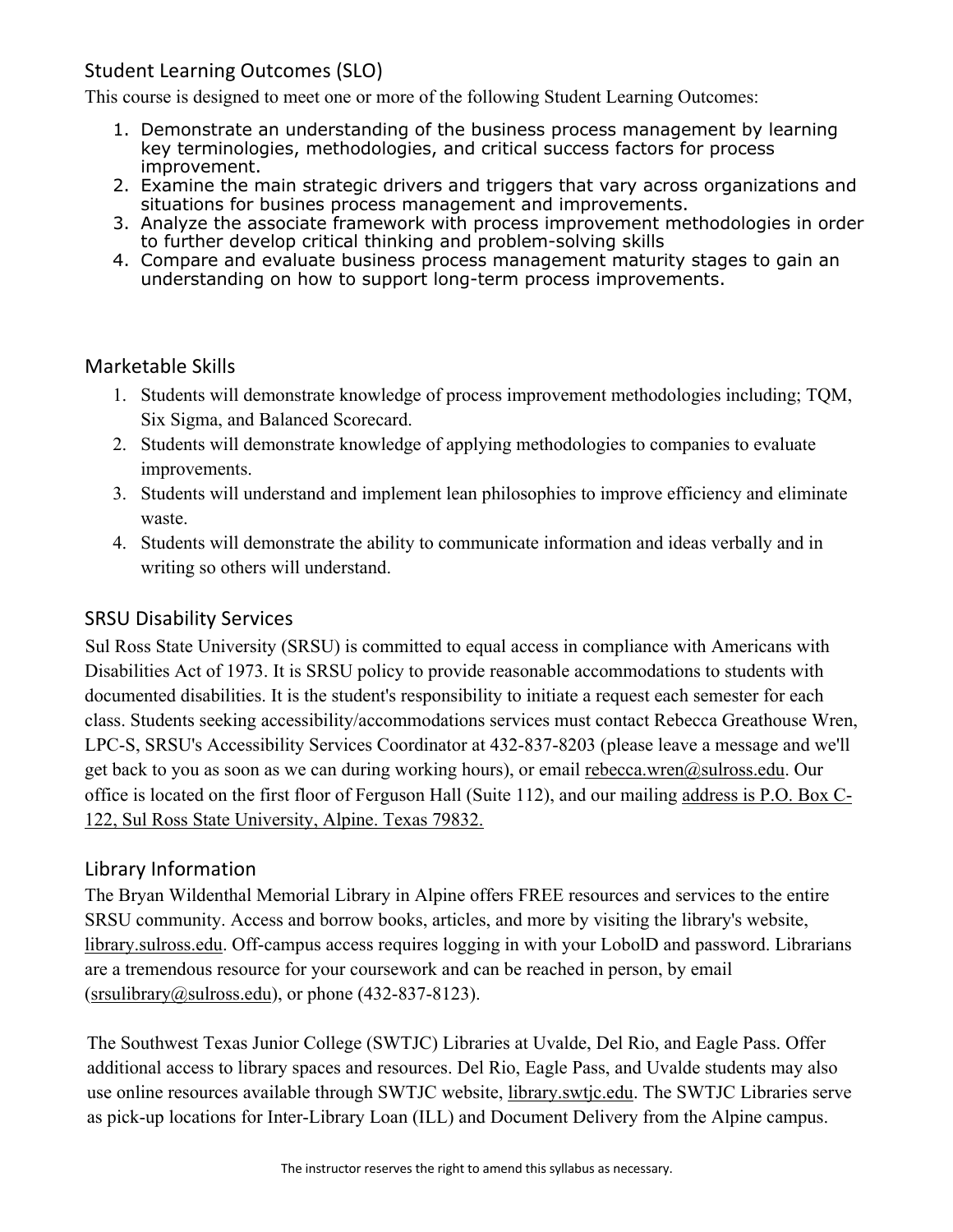#### SRSU Distance Education Statement

Students enrolled in distance education courses have equal access to the university's academic support services, such as library resources, online databases, and instructional technology support. For more information about accessing these resources, visit the SRSU website. Students should correspond using Sul Ross email accounts and submit online assignments through Blackboard, which requires secure login. Students enrolled in distance education courses at Sul Ross are expected to adhere to all policies pertaining to academic honesty and appropriate student conduct, as described in the student handbook. Students in web-based courses must maintain appropriate equipment and software, according to the needs and requirements of the course, as outlined on the SRSU website. Directions for filing a student complaint are located in the student handbook.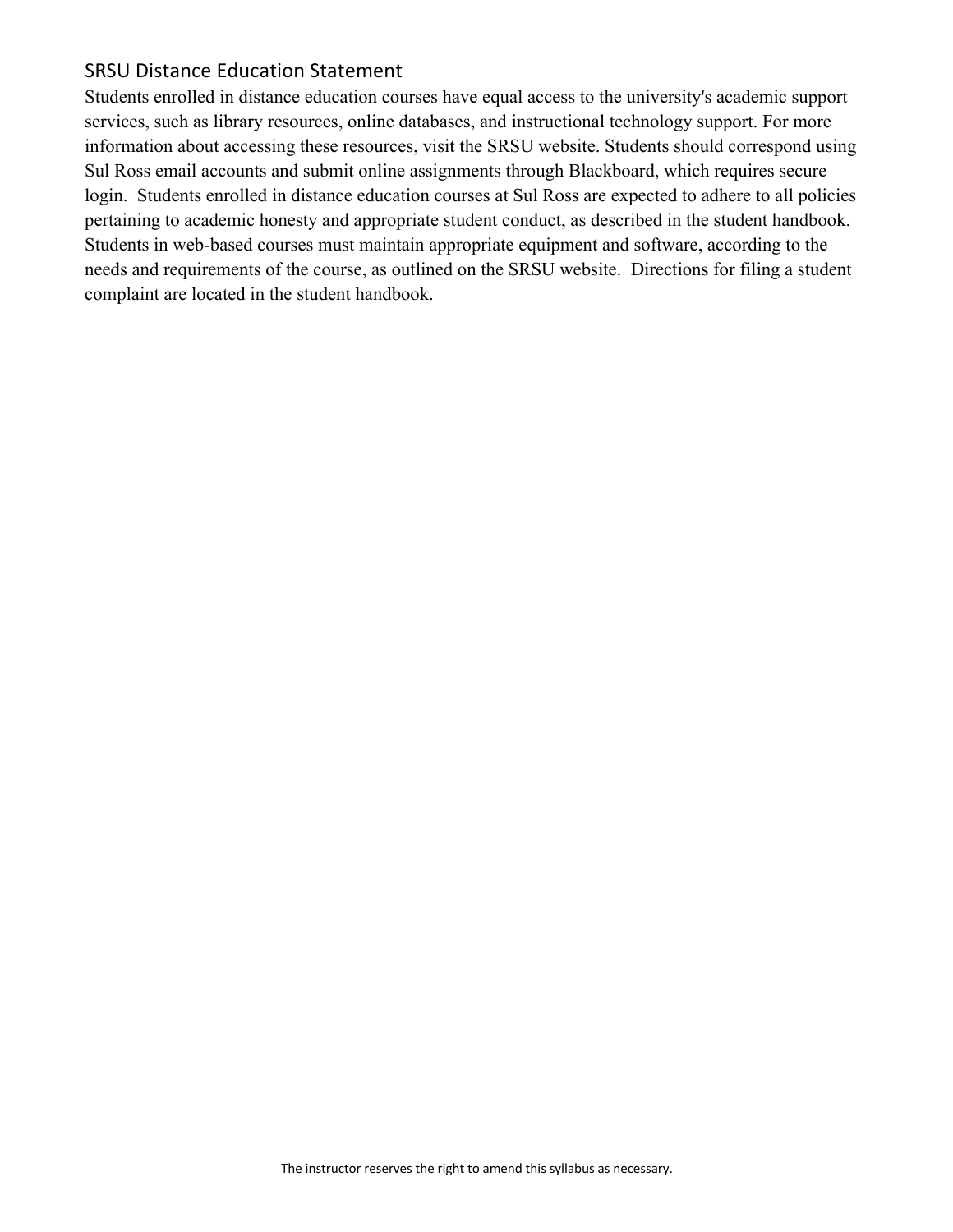## Distance Education Non-Participation Statement

Policies in effect for on-campus, traditional classroom instruction courses also apply to students enrolled in distance education courses, including Web-based and ITV courses. The University allows a maximum of 20% absences in a course before an instructor may drop a student for excessive absences. In Web courses, this policy is interpreted as not participating for more than 3 weeks in a long semester, 1 week in a summer session, or 3 days in the midwinter session.

## *Any student dropped for non-participation will receive an "F" in the course dropped. Inactivity may include the following:*

- not logging on to the course not submitting assignments
- not participating in scheduled activities
- not communicating with the instructor by phone or email, and/or
- not following the instructor's participation guidelines stated in the syllabus

Any student who has not logged on to this course or submitted assignments by Click or tap to enter a date. will be considered to have exceeded the University's policy on "excessive absences" and may be automatically dropped from the course. Blackboard statistics track the logins made and document the sections of the course accessed. These statistics will be used by your professor as a factor in documenting your participation in the course.

## *Your professor will use Blackboard statistics to document logins to the course and assignments accessed.*

#### Attendance and Participation

Attendance is necessary! Attendance and regular participation in the online classroom is essential for maintaining the best learning environment. If you do not attend classes, you could lose your financial aid. You must attend and participate in your on-campus or online course(s) before the course certification date and continue beyond the course withdrawal date.

Your instructor is also required by law to validate/certify your attendance in your on-campus or online course(s) in order for you to receive financial aid. To meet this attendance requirement in an online course, you must demonstrate academic activity to establish eligibility for federal student aid with activities such as, but not limited to, the following examples: initiating contact with your instructor to ask a question about the academic subject studied in the course, submitting an academic assignment, taking an exam, completing an interactive tutorial, participating in computer-assisted instruction, attending a study group that is assigned by the instructor, or participating in an online discussion about academic matters relating to the course.

In an online class, simply logging in is not enough to demonstrate academic purpose. You are required to participate in your online class by taking part in an academically related activity as described above.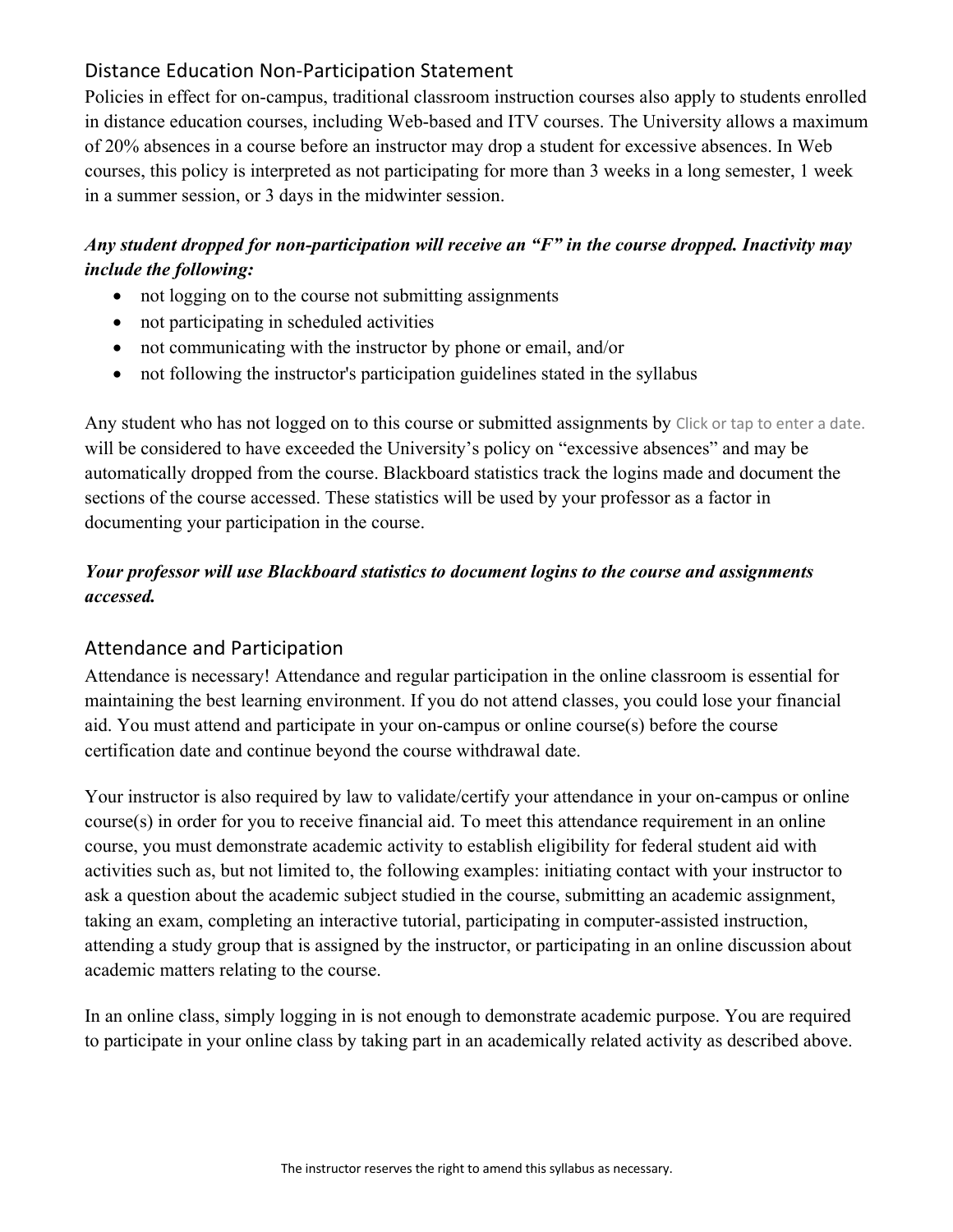## What You Should Understand About Internet Classes

- 1. Be realistic about the amount of time required to do the coursework.
- 2. On-line is NOT easier!
- 3. Schedule class time just as if you were attending class on-campus
- 4. Turn in your work ON TIME.
- 5. Participate actively in the class.
- 6. *Use e-mail and the discussion boards to communicate often with your instructor & classmates.*
- 7. Log onto the class at least 5 times a week.
- 8. Do NOT fall behind in your assignments.
- 9. ASK for help when you need help.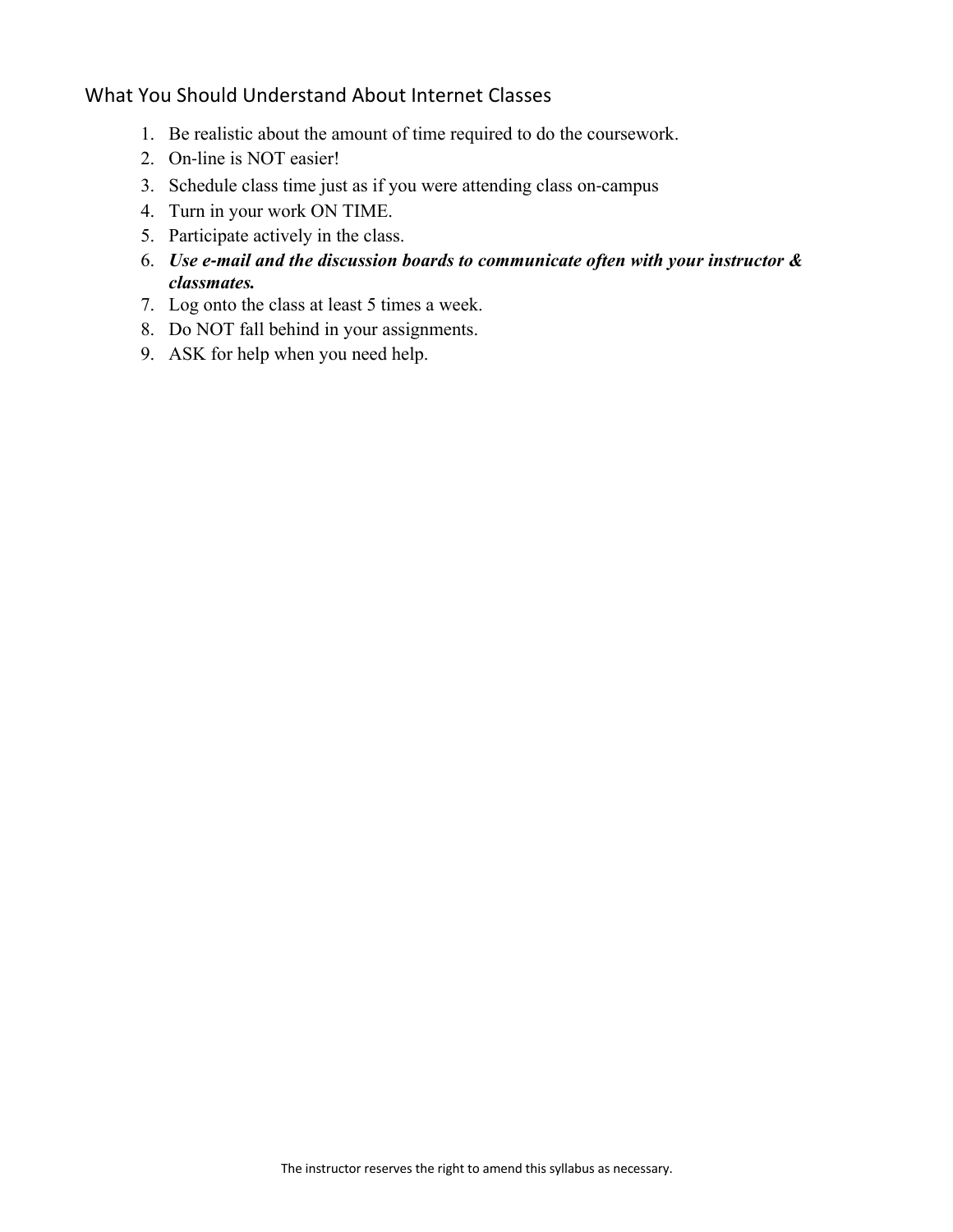## Classroom Climate of Respect

Importantly, this class will foster free expression, critical investigation, and the open discussion of ideas. This means that all of us must help create and sustain an atmosphere of tolerance, civility, and respect for the viewpoints of others. Similarly, we must all learn how to probe, oppose and disagree without resorting to tactics of intimidation, harassment, or personal attack. No one is entitled to harass, belittle, or discriminate against another on the basis of race, religion, ethnicity, age, gender, national origin, or sexual preference. Still we will not be silenced by the difficulty of fruitfully discussing politically sensitive issues.

#### Diversity Statement

"I aim to create a learning environment for my students that supports a diversity of thoughts, perspectives and experiences, and honors your identities (including race, gender, class, sexuality, religion, ability, socioeconomic class, age, nationality, etc.). I also understand that the crisis of COVID, economic disparity, and health concerns, or even unexpected life events could impact the conditions necessary for you to succeed. My commitment is to be there for you and help you meet the learning objectives of this course. I do this to demonstrate my commitment to you and to the mission of Sul Ross State University to create an inclusive environment and care for the whole student as part of the Sul Ross Familia. If you feel like your performance in the class is being impacted by your experiences outside of class, please don't hesitate to come and talk with me. I want to be a resource for you."

## Academic Integrity

Students in this class are expected to demonstrate scholarly behavior and academic honesty in the use of intellectual property. A scholar is expected to be punctual, prepared, and focused; meaningful and pertinent participation is appreciated. Examples of academic dishonesty include but are not limited to: Turning in work as original that was used in whole or part for another course and/or professor; turning in another person's work as one's own; copying from professional works or internet sites without citation; collaborating on a course assignment, examination, or quiz when collaboration is forbidden.

All students are expected to complete their own work at all times. Any dishonest conduct will be promptly rewarded with an immediate "F".

#### Plagiarism

A student guilty of plagiarism and/or cheating will receive a grade of "F" in the course involved and the grade will be so recorded on the transcript. Students giving and receiving assistance in any unauthorized manner during an examination will subject themselves to this cheating policy. A pattern of cheating will result in suspension.